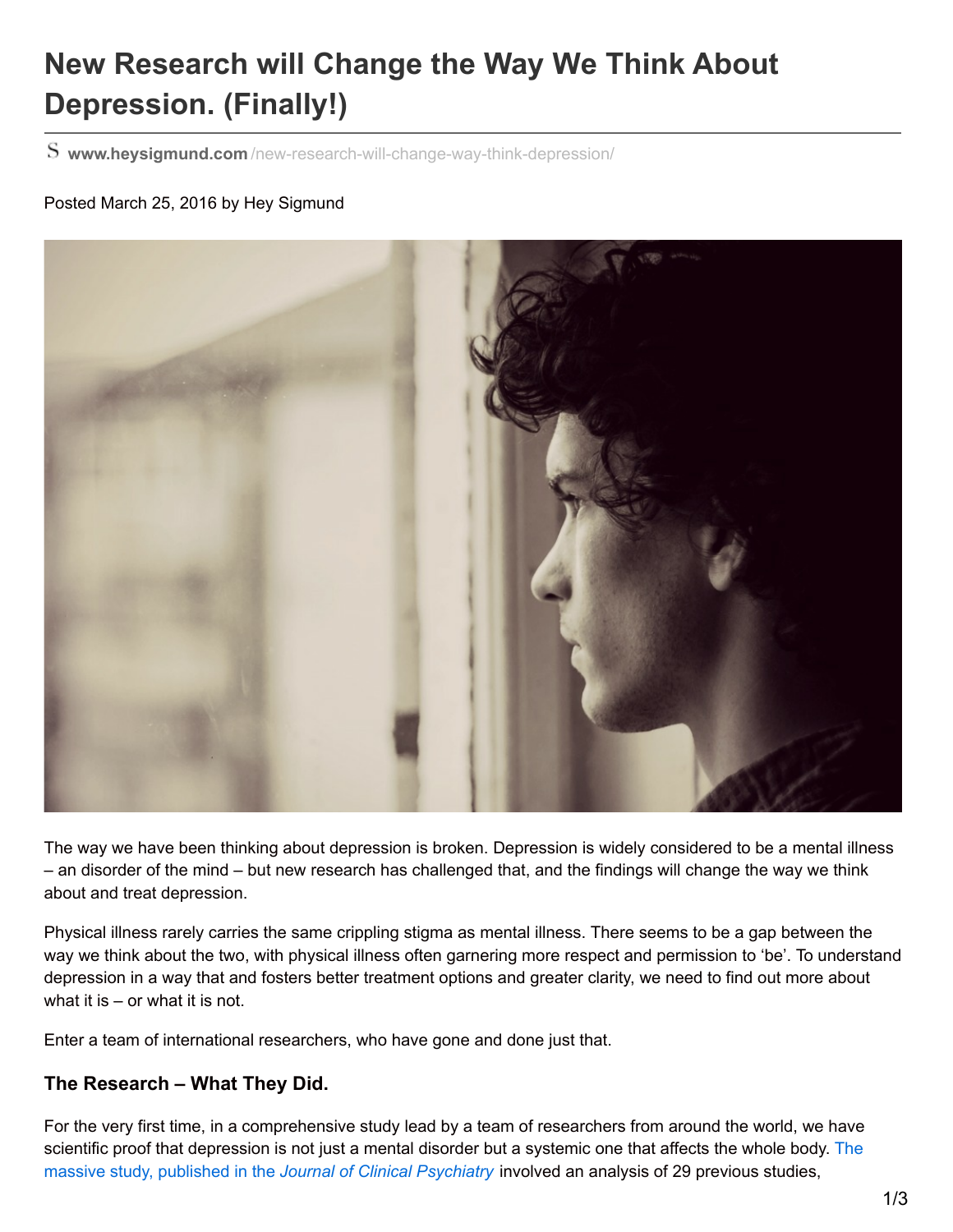comprising a total of 3,961 people.

The researchers were interested in the way depression manifested in the bodies of those individuals. They found that depression affects the whole body on a cellular level. In light of this, the researchers have called for depression to be considered a systemic disease, rather than a mental one.

The results make sense of the longstanding observation that people with depression are also more likely to be diagnosed with cancer and heart disease.

## **What They Found.**

The study revealed that depression was linked to oxidative stress in the body. When compared to people without depression, those who were depressed had elevated levels of malondaldehyde – a compound that indicates oxidative stress.

So what is oxidative stress? Let me explain. Oxidative stress happens when the body overproduces free radicals and then struggles to get rid of them from the body. Free radicals cause damage to critical parts of cells including proteins, DNA and cell membranes. When the free radicals damage these important parts of the cells, the cells aren't able to function properly. Eventually, they can die.

Free radicals are produced naturally by the body but overproduction can be triggered by stress, pollutants, alcohol, the air we breathe, the food we eat (particularly fried food), the body's natural immune system response (inflammation) or tobacco smoke. In short, modern living makes us vulnerable.

One of the ways the body detoxifies free radicals is through antioxidants. Antioxidants inhibit oxidisation by scavenging free radicals from the body. When there are too many free radicals floating around and not enough antioxidants to mop them up, the body struggles to keep up with the detoxification of the free radicals. The body comes under oxidative stress and this is when the damage to the cells can spread throughout the body.

## **What it Means.**

The findings open up new avenues for the treatment and prevention of depression. Heal the body and we can heal the mind.

In their study, the authors conclude that;

'Results suggest that oxidative stress plays a role in depression and that antidepressant activity may be mediated via improving oxidative stress (and) antioxidant function.'

After receiving the usual treatment for depression, the levels of malondialdehyde (the indicator that the body may be under oxidative stress) decreased, and the levels of antioxidants increased. Eventually, both malondialdehyde and antioxidants were restored to such a level that the bodies of people with depression were indistinguishable from people who did not have depression.

## **Future Promise.**

Depression has long been thought of as a disorder of the mind and this is the way it has been treated. Antidepressants target neurotransmitters in the brain, and though some people find great relief from these, many don't find relief, or eventually relapse.

It seems that in treating only the mind, we have been getting it spectacularly wrong. The mind and the body are deeply connected. An abundance of scientific research has consistently delivered us the proof.